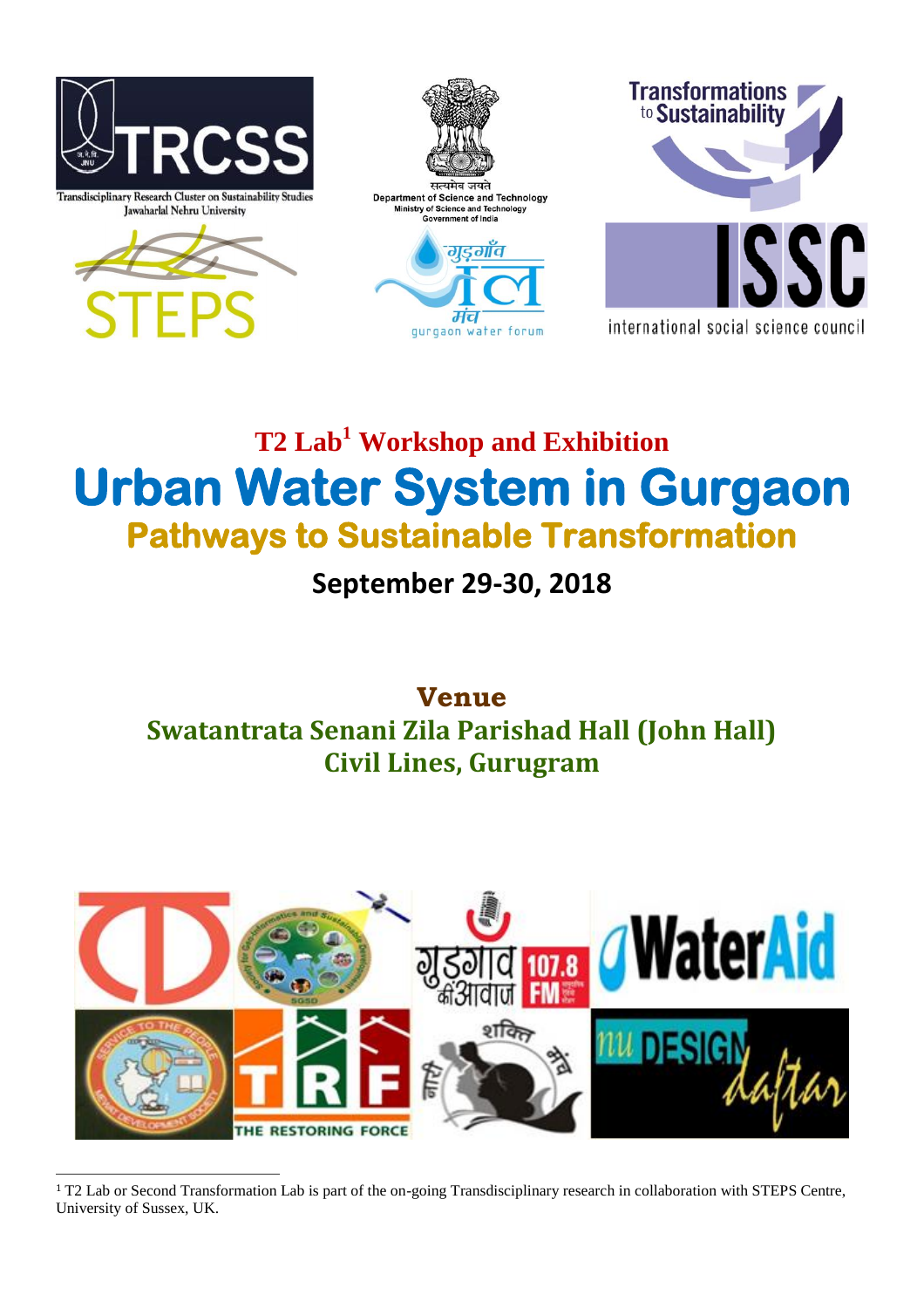# **Day – 1: September 29, 2018 (Saturday) 9.30 – 11.15 Urban Planning and Water System in Gurgaon**

**Convenor: Bikramaditya K. Chaudhary**, TRCSS, JNU **Chair: Dinesh Abrol**, TRCSS, JNU

**Inaugural Address: V. Umashankar**, CEO, Gurugam Metropolitan Development Authority

#### **Speakers:**

**M. D. Sinha**, Addl. CEO, Gurugam Metropolitan Development Authority **R. N. Malik**, Ex-Chief Engineer, Govt. of Haryana **Rajvir Singh**, Ex-Chief Town Planner, Govt. of Haryana **Chandan Ghosh**, Head, Geo-Hazard Division, National Institute of Disaster Management **Venkatesh Dutta**, Baba Bhimrao Ambedkar University

**Discussant: S. Janakarajan**, Madras Institute of Development Studies

# **11.15 – 11.30** *Inauguration of the Exhibition*

### **11.30 – 11.45 Tea & Coffee**

# **11.45 – 13.30 Sustainable Technological Solutions for Urban Water Management**

**Chair: V. Koundanya,** Former Exec Director WAPCOS  **Gauhar Mehmood,** HOD, Dept. of Civil Engineering, Jamia Milia Islamia

### **Speakers:**

**Malini Balakrishnan,** The Energy and Resources Institute **Satyendra Kumar**, Saurya Enertech **Pramod Kumar**, Development Alternatives **D. K. Chadha**, Central Ground Water Board (tbc) **Lalit Mohan Sharma**, S. M. Sehgal Foundation **Shriram Hegde**, **Padma Vasudevan** and **P. K. Sen**, IIT Delhi

**Discussant: D. Raghunandan**, Centre for Technology and Development

- **13.30 – 14.30 Lunch**
- **14.30 – 17.30**

## **Urban Design and Water**

**Convenor: Kanishka Prasad**, Architect, Nu Design Daftar **Chair: Suptendu Biswas**, Architect, Urban Designer & Planner

#### **Speakers:**

**15.30 -15.45 (Tea & Coffee) Arunava Dasgupta**, HOD, Urban Design, School of Planning and Architecture (tbc) **Tapan Chakravarty**, Urban Designer, Educator **Rajbir Singh**, Consultant, Gurugam Metropolitan Development Authority **Prabh Bedi**, Program Head (Planning), SSAA, Ansal University **Ajith Kaliyath**, Program Head (M. Plan), SSAA, Ansal University **Parul G Munjal**, Program Head (M. Arch Built Heritage), SSAA, Ansal University **R S Rathi**, Gurgaon Citizens Council **Latika Thukral**, I am Gurgaon

#### **Discussants:**

**Nidhi Dandona,** Programme Head (Urban Design), SSAA, Ansal University **Juhi Malpani**, Architect & Urban Designer **Vertika Chaturvedi**, Nu Design Daftar

*Note: Speakers are requested to make a brief presentation of 10 minutes only.*